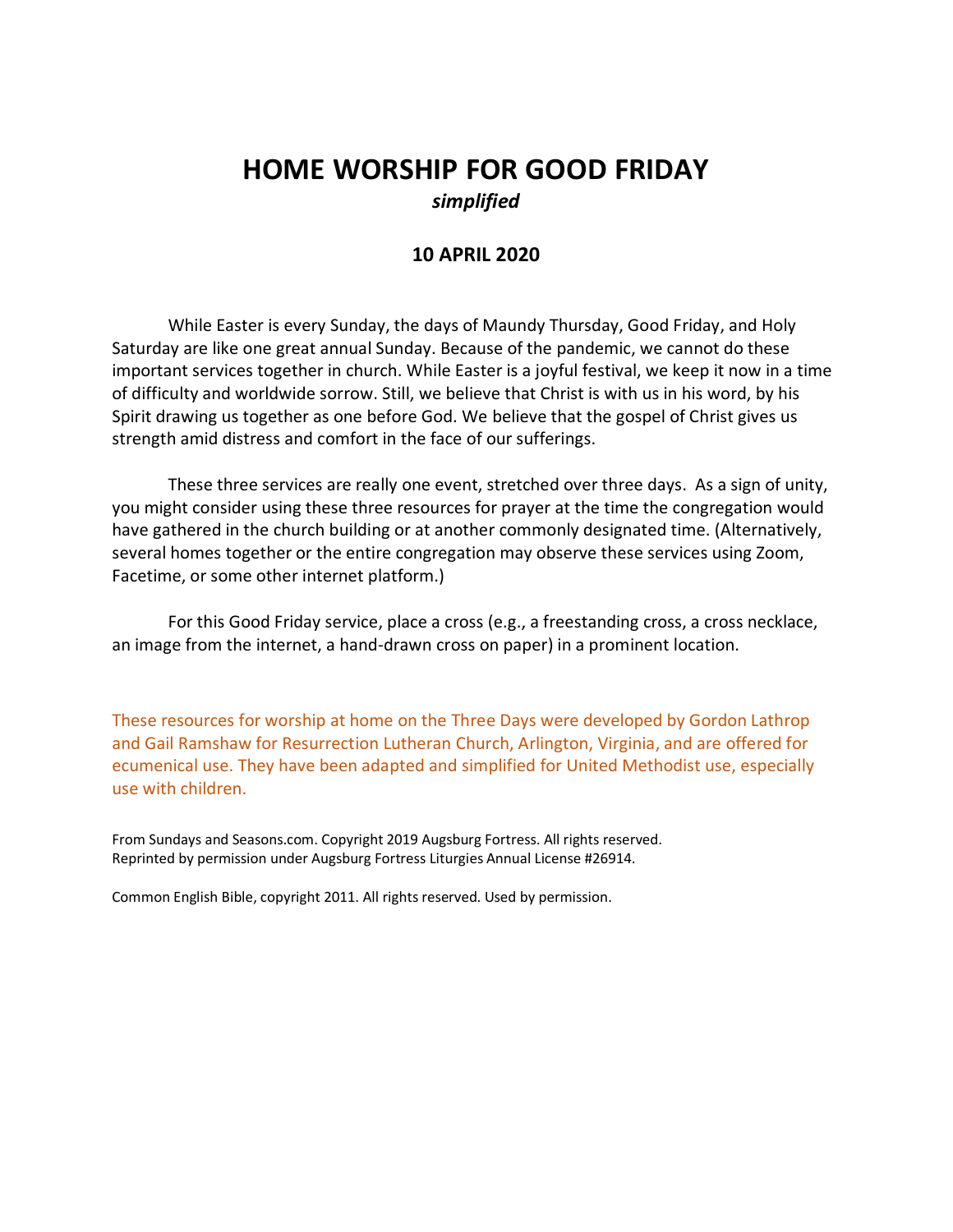## **GOOD FRIDAY**

*Sit before a cross or the image of a cross.*

#### *Begin with this prayer.*

Almighty God, look with loving mercy on your family, for whom our Lord Jesus Christ was willing to be betrayed, and to suffer death on the cross; who now lives and reigns with you and the Holy Spirit, one God, forever and ever. **Amen**.

#### *Then read the following:*

## **GOSPEL: JOHN 19:16b-42**

### *After the reading:*

Word of God, Word of Life. **Thanks be to God.**

*Here you may share your thoughts with others. Or, if a Good Friday sermon has been prerecorded, listen to it or view it here.*

*If you have the* United Methodist Hymnal*, you might now read or sing*

#### **Hymn #288** "Were You There"

 Or: *Mil Voces para Celebrar* #137 [https://hymnary.org/text/were\\_you\\_there\\_when\\_they\\_crucified\\_my\\_lo](https://hymnary.org/text/were_you_there_when_they_crucified_my_lo)

## **The Bidding Prayer**

*A brief silence follows each intercession.*

We pray for the church throughout the world. . . we pray for our bishop, our pastor, and all servants of the church. . . we pray for those preparing for baptism... we pray for the Jewish people, the first to hear the word of God. . . we pray for those who do not share our faith in Jesus Christ. . . we pray for those who do not believe in God. . . we pray for God's creation. . . we pray for those who serve in public office. . .